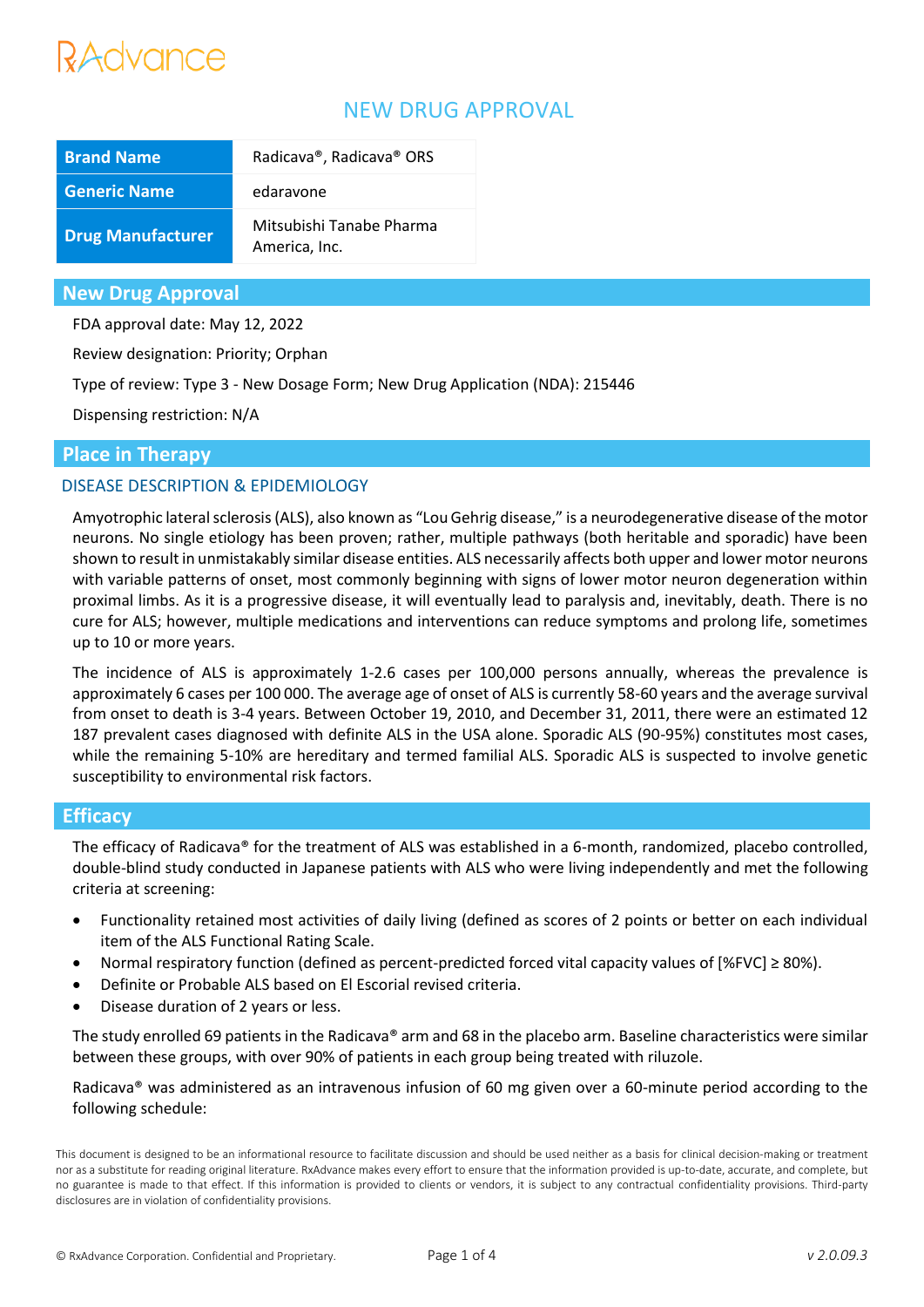# NVANCA

# NEW DRUG APPROVAL

- An initial treatment cycle with daily dosing for 14 days, followed by a 14-day drug-free period (Cycle 1).
- Subsequent treatment cycles with daily dosing for 10 days out of 14-day periods, followed by 14-day drug-free periods (Cycles 2-6).

The primary efficacy endpoint was a comparison of the change between treatment arms in the ALSFRS-R total scores from baseline to Week 24. The ALSFRS-R scale consists of 12 questions that evaluate the fine motor, gross motor, bulbar, and respiratory function of patients with ALS (speech, salivation, swallowing, handwriting, cutting food, dressing/hygiene, turning in bed, walking, climbing stairs, dyspnea, orthopnea, and respiratory insufficiency). Each item is scored from 0-4, with higher scores representing greater functional ability. The decline in ALSFRS-R scores from baseline was significantly less in the Radicava®-treated patients as compared to placebo (see Table 1). The distribution of change in ALSFRS-R scores from baseline to Week 24 by percent of patients is shown in Figure 1.

| Table 1: Analysis of change from baseline to week 24 in ALSFRS-R scores |                                                           |                                                                 |             |  |
|-------------------------------------------------------------------------|-----------------------------------------------------------|-----------------------------------------------------------------|-------------|--|
| <b>Treatment</b>                                                        | <b>Change from Baseline</b><br>LS Mean $±$ SE (95%<br>CI) | <b>Treatment Difference</b><br>(Radicava® – placebo<br>[95% CI] | $p$ - value |  |
| Radicava <sup>®</sup> 60mg                                              | $-5.01 \pm 0.64$                                          | 2.49 (0.99, 3.98)                                               | 0.0013      |  |
| Placebo                                                                 | $-7.50{\pm}0.66$                                          |                                                                 |             |  |

#### **Figure 1: Distribution of Change from Baseline to Week 24 in ALSFRS-R Scores**



# **Safety**

## ADVERSE EVENTS

Table 2 lists the adverse reactions that occurred in ≥ 2% of patients in the Radicava®-treated group and that occurred at least 2% more frequently than in the placebo-treated group in randomized placebo-controlled ALS trials. The most common adverse reactions that occurred in ≥10% of Radicava®-treated patients were contusion, gait disturbance, and headache.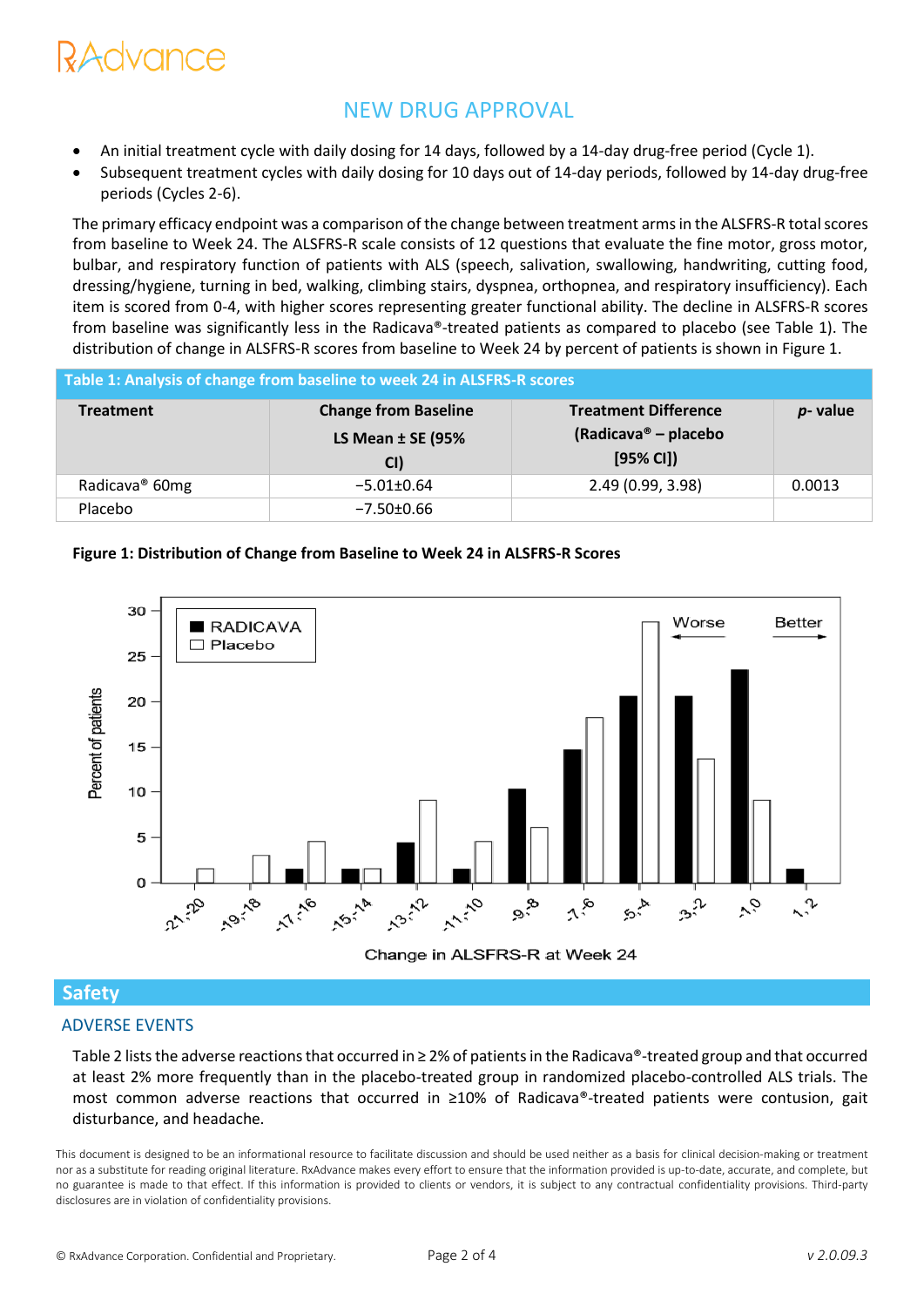# RAdvance

# NEW DRUG APPROVAL

**Table 2: Adverse Reactions from Pooled Placebo-Controlled Trials<sup>a</sup> that Occurred in ≥ 2% of Radicava®-Treated Patients and ≥ 2% More Frequently than in Placebo Patients**

| <b>Adverse Reaction</b>                                     | Radicava <sup>®</sup><br>$(N=184)$<br>% | Placebo<br>$(N=184)$<br>% |
|-------------------------------------------------------------|-----------------------------------------|---------------------------|
| Contusion                                                   | 15                                      | 9                         |
| Gait disturbance                                            | 13                                      | 9                         |
| Headache                                                    | 10                                      | 6                         |
| Dermatitis                                                  | 8                                       | 5                         |
| Eczema                                                      | 7                                       | $\overline{4}$            |
| Respiratory<br>failure,<br>respiratory<br>disorder, hypoxia | 6                                       | 4                         |
| Glycosuria                                                  | 4                                       | $\overline{\phantom{a}}$  |
| Tinea infection                                             | 4                                       | ำ                         |

a Pooled placebo-controlled studies include two additional studies with 231 additional patients, all using the same treatment regimen.

#### WARNINGS & PRECAUTIONS

**Hypersensitivity Reactions**- Hypersensitivity reactions (redness, wheals, and erythema multiforme) and cases of anaphylaxis (urticaria, decreased blood pressure, and dyspnea) have been reported in spontaneous post marketing reports with RADICAVA. Patients should be monitored carefully for hypersensitivity reactions. If hypersensitivity reactions occur, discontinue Radicava® and/or Radicava® ORS, treat per standard of care, and monitor until the condition resolves.

**Sulfite Allergic Reactions**- Radicava® and Radicava® ORS contain sodium bisulfite, a sulfite that may cause allergic type reactions, including anaphylactic symptoms and life-threatening or less severe asthmatic episodes in susceptible people. The overall prevalence of sulfite sensitivity in the general population is unknown. Sulfite sensitivity occurs more frequently in asthmatic than non-asthmatic people.

#### CONTRAINDICATIONS

Radicava® and Radicava® ORS are contraindicated in patients with a history of hypersensitivity to edaravone or any of the inactive ingredients in this product. Hypersensitivity reactions and anaphylactic reactions have occurred.

## **Clinical Pharmacology**

#### MECHANISMS OF ACTION

The mechanism by which Radicava® and Radicava® ORS exert their therapeutic effect in patients with ALS is unknown.

### **Dose & Administration**

#### ADULTS

#### **Oral dosage:**

Initial cycles: 105 mg orally once daily in the morning after overnight fasting for 14 days followed by a 14-day drug-free period.